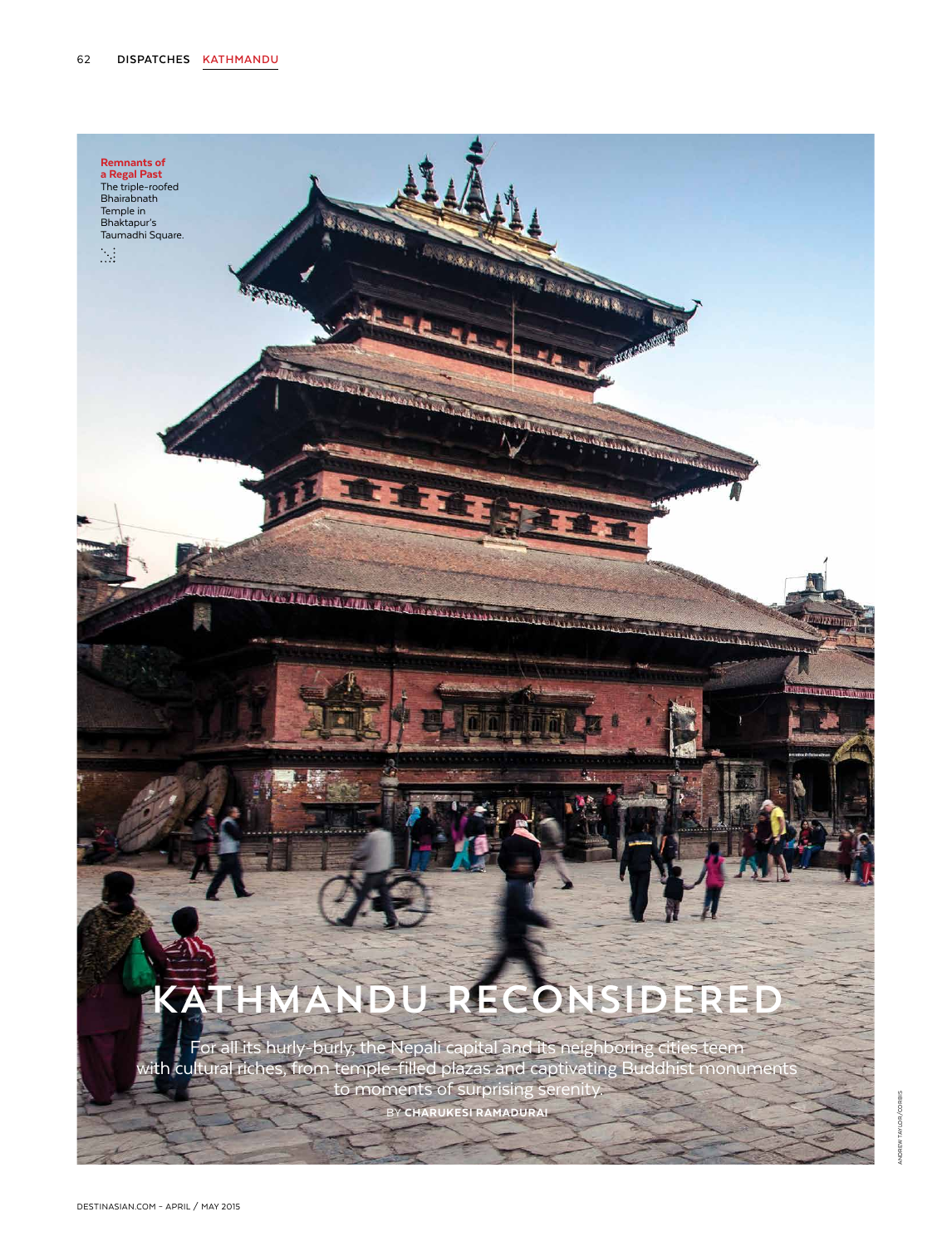

When I talk about my plans for Nepal, the first thing I hear is, "But why would you waste so much time around Kathmandu?" People seem to expect that I would only want to spend a day reveling in the heady chaos of the city's Thamel district before quickly moving on to popular stops like Pokhara or Chitwan National Park. After all, that's what everyone does.

I, however, intend to spend my time exploring the riches of Kathmandu Valley's trio of royal cities: Kathmandu, Bhaktapur, and Lalitpur. From the 15th to mid 18th centuries, when the valley was divided among three Newar kingdoms, its rulers vied to outdo each other in terms of art and architecture, ushering in a period of cultural efflorescence. Enriched by trade, they spent lavishly on their palaces and royal plazas (known as Durbar Squares), commissioning ever-morespectacular temples, statues, and residences. So outstanding is the craftsmanship—in stone and wood, brick and bronze—that UNESCO in-



Getting There SilkAir (silkair.com) flies direct to Kathmandu from Singapore, as does Dragonair (dragonair. com) from Hong Kong and Thai Airways (thaiairways. com) from Bangkok. Both Bhaktapur and Lalitpur are less than a 20-minute drive from the airport.

scribed the bowl-shaped valley and its monuments as a World Heritage Site in 1979. With a few days on my hands, I plan to take in as much of it as possible.

From Kathmandu's international airport, my husband and I make a beeline to our guesthouse in Lalitpur, drop our bags, and head straight back out into the street. Walking through a narrow market lane toward the city's Durbar Square, I keep craning my neck to better see the elegantly carved wooden windows that punctuate the facades above me. Lalitpur (also known as Patan in Nepali) is home to Nepal's largest community of artists, including a bevy of metalsmiths and woodworkers, and this lane is dotted with their ateliers, tempting us to linger over the beautiful works of art displayed casually outside. But the light is fading fast, so we press on.

Suddenly, we emerge into a large open plaza and stop short in awe. Brimming with pagodaroofed temples and shrines, the brick-paved Durbar Square immediately reminds me that Lalitpur means "city of beauty." The buildings are all exquisite, with their perfect symmetry and lushly carved wooden pillars and beams (including some unexpectedly risqué motifs). One temple, the 17th-century Krishna Mandir, is built of stone in the *shikhara* style of northern India, its slender central tower rising elegantly above tiered pavilions. But worshippers are few on the ground, as the square today serves more as a social hub than a religious one. I don't spot many tourists either, just a few Japanese visitors engrossed by their camera phones and selfie sticks. But there are dozens of locals floating around—old men shooting the breeze, perched on wobbly benches in front of the temples; families out for an evening stroll, oblivious or perhaps inured to the beauty around them; children chasing after balloons intent on flying their way to freedom; gangs of teenage girls giggling over jokes that only the very young can find funny.

Lalitpur was founded in the third century B.C., making it the oldest town in the Kathmandu Valley. Like its neighboring cities, medieval Lalitpur grew rich from its position on the ancient trade route between India and Tibet, and the wealth it acquired makes itself obvious inside the Patan Royal Palace complex. Sundari Chowk, one of the palace's three main inner courtyards, is centered on a 17th-century stone bath lined with intricately sculpted bas-reliefs. It's stunning. As I stop to admire the carvings, a man with a camera appears next to me and introduces himself as Mike from London. After telling me that he's been traveling around Asia for months now, he says with a thoroughly be-